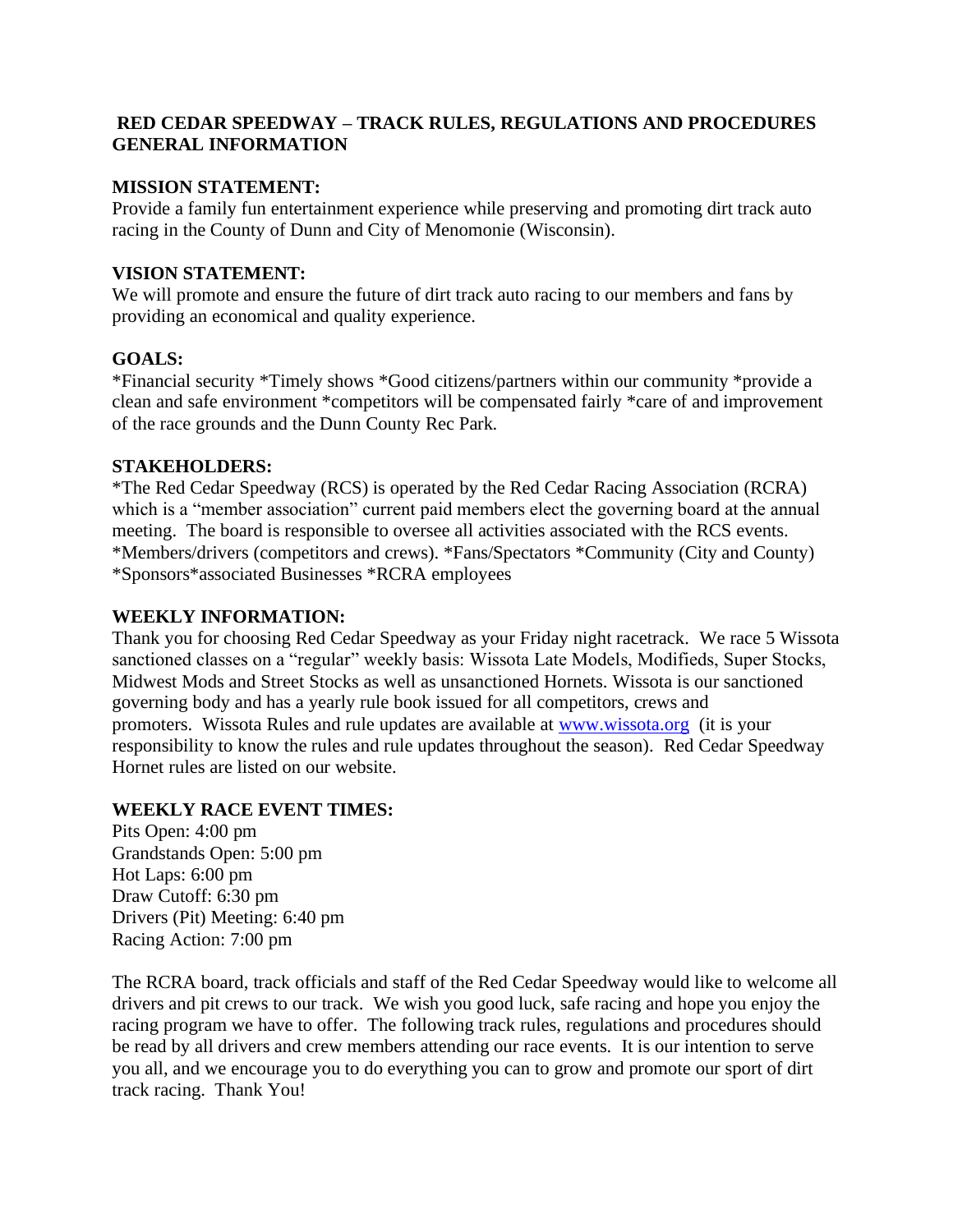# **RACE EVENT RULES-REGULATIONS:**

The following is information regarding race events on a weekly basis. Race night event information, timing and rules are/will be posted at the draw window and pit gate entrance. You are responsible to know and follow weekly event information. The RCRA reserves the right to alter/change in any manner it sees fit the event activities, as needed, due to inclement weather or other reasons they deem necessary. The RCS follows a "strict" curfew as mandated by the City and County and will not/can not breach that agreement.

1) **Race Event/Day Timing**: Pits open at 4:00pm, Grandstands open at 5:00pm, Hot Laps at 6:00pm, Draw cut-off is 6:30pm, Drivers/Pit meeting is at 6:40pm, National Anthem and first Heat Race call is at 6:52pm, racing starts at 7:00pm.

2) **Hot-Lap Rules:** Time and Conditions permitting. Those classes selected to hot-lap will be posted (at draw window and pit gate admission booth) and/or announced **Nightly.** Not all classes will hot-lap each night. ABSOLUTELY NO cross class hot-laps will be allowed, anyone found "cross class hot lapping" will be disqualified for that nights events and no refund given. Each car/driver will be allowed to participate in "one" (1) hot-lap session per night

. 3) **Drivers/Pit Meeting:** the RCRA will conduct a drivers/pit meeting weekly. However, the RCRA may choose to do the meeting over the PA system rather than having a in-person driver/pit meeting at the draw window area. An announcement will be made prior to the meeting time. You must attend or have someone represent you at meetings. All cars must be "silent" during the drivers/pit meeting time.

4) **Draw/Driver check-in Info:** Draw window is located at the pitside concession stand. Draw cut-off is 6:30 pm. It is the sole responsibility of each car entry to report to the "draw window" and draw for that nights event. Failure to do so will result in being put in the back of a Heat race. Races will be lined up as per Wissota rules and regulations (by draw) unless noted. If a driver and/or car cannot make draw cut-off, drivers will be allowed to have someone draw for them and/or call the track up to (2) times per race season.

5) **Staging/Race Surface Admittance:** RCS staging area is located behind turn 3 in the pit area. It is solely your responsibility to report to the staging area when your race is called to report. We **WILL NOT WAIT** for anyone, once the race prior to yours is completed the track officials will call out the next race and once the final car from staging is on the race surface the staging area will be deemed "CLOSED" and no one else will be allowed on the race surface**.** We do not want any "idol" time during our event so stay ready to report. Follow the staging area steward instructions (stop and go lights) on when to wait or enter the track. You will only be allowed to enter the track through the staging area only, no car will be allowed to enter the track at the track exit (anyone who does will be black flagged and disqualified for the night, no refund).

6) **Track Exit:** RCS track exit is located at the start of turn 3. At no time shall a car try to leave the track under "green flag" conditions. In the event a car must retire from an event early they are to continue around the track (if possible) until an official motions to the infield area. If you are in the infield for any reason you will not be allowed to cross the track and exit the track at the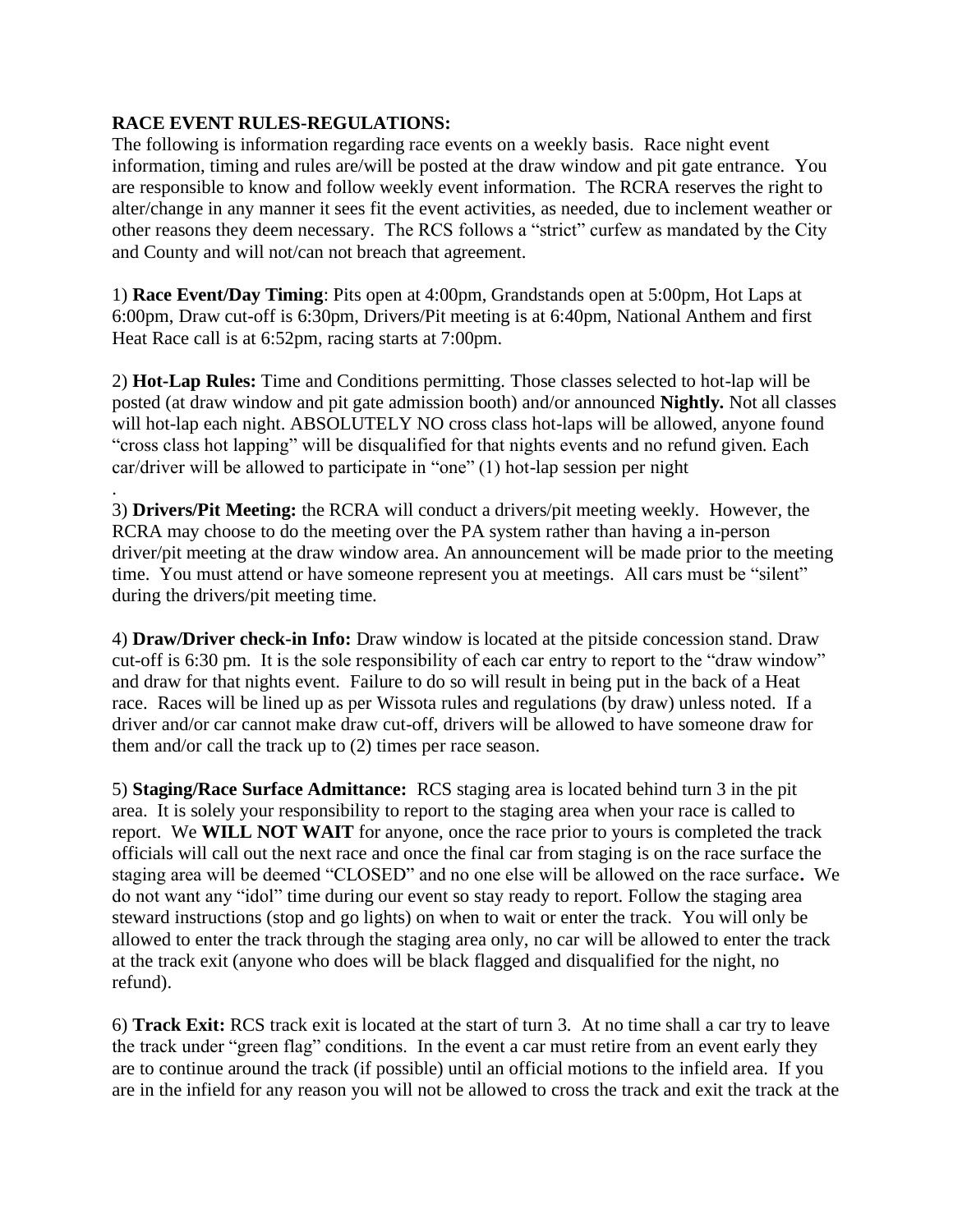track exit area unless you are given permission to do so by the "INFIELD STEWARD" (located at the scale area). You must follow their regulations in the strictest of orders. This is for everyone's safety, you must stay off the racing surface unless you are given the go ahead by a track official. Violation to this rule will result in a fine of \$200 (payable to RCS) and a 2 week suspension form the RCS.

7) **Work Area:** any cars in need of repair will exit the track (only under instructions from the track officials) at the track exit (Start of turn 3) which is also our "Work area". Repair of damaged cars will only be allowed in this area and only during FEATURE race action. Breakdowns that occur during heats or consolation races will result in your disqualification for that race. You will be given (2) caution laps to repair your car. The pit exit steward is, in charge of letting you back on to the racing surface, only. Violation of returning to the race surface without permission of the "track exit steward" will result in being black flagged for the remainder of that event and you will not be scored for track points and/or National points.

8) **Track surface packing:** It is the intent of the RCRA to provide complete surface preparation. In the event, that we need the help of the drivers we will announce the procedure over the PA system. In the event of inclement weather during the race event we may need your help to prep the racing surface. If your class is called to the track it is your responsibility to report to the track. Violation of this procedure will result in being put to the back of your next race. Follow instructions from the track staff, stay on the surface until you are ordered off

9) **Pit Admissions Policy:** Kids 10 and under are FREE if accompanied by an adult, but must wear a bright (florescent) top. All persons who enter the Pit area MUST sign a liability waiver (adults, kids, everyone).

10) **Pit Area Safety:** NO SPEEDING coming off the race surface or in the pits will be tolerated. SPEED LIMIT IS IDLE SPEED. If a car is caught speeding, you will be fined \$100 (payable to RCS) and subject to suspension. A second offense will result in a \$500 fine (payable to RCS) and a RCS suspension for 2 weeks and/or report to WISSOTA. Safety must be a priority. Be alert while operating your car, hauler in the pit area, be mindful to others around you and never assume anyone is "paying attention". All persons in the pits must, be ALERT, at all times - you are responsible for your own safety. MINORS: must, sign the pit entrance "minor waiver form" and be under supervision of an adult at all times. Any violation of "unattended Minors" will result in immediate disqualification of car/driver they are found to be associated with for that nights event. Note: minors may be required to wear easily seeable clothing (Bright) clothing), please make sure your minors are dressed properly. Zero tolerance for all pit safety rules!

11) **Pit Passes:** anyone caught in the pit area without a pit pass will be removed from the property for the night. The race team they are associated with will also be subject to suspension/disqualification. In the case of a rainout, you will have one (1) of the next 2 race events to use the "wristband" from the rained-out event. No Pit refunds will be available.

12) **Drugs, Alcoholic beverages, Conduct:** No DRUGS or ALCOHOL will be allowed in the pits before or during the races. ZERO TOLLERANCE! Violators will be escorted out, first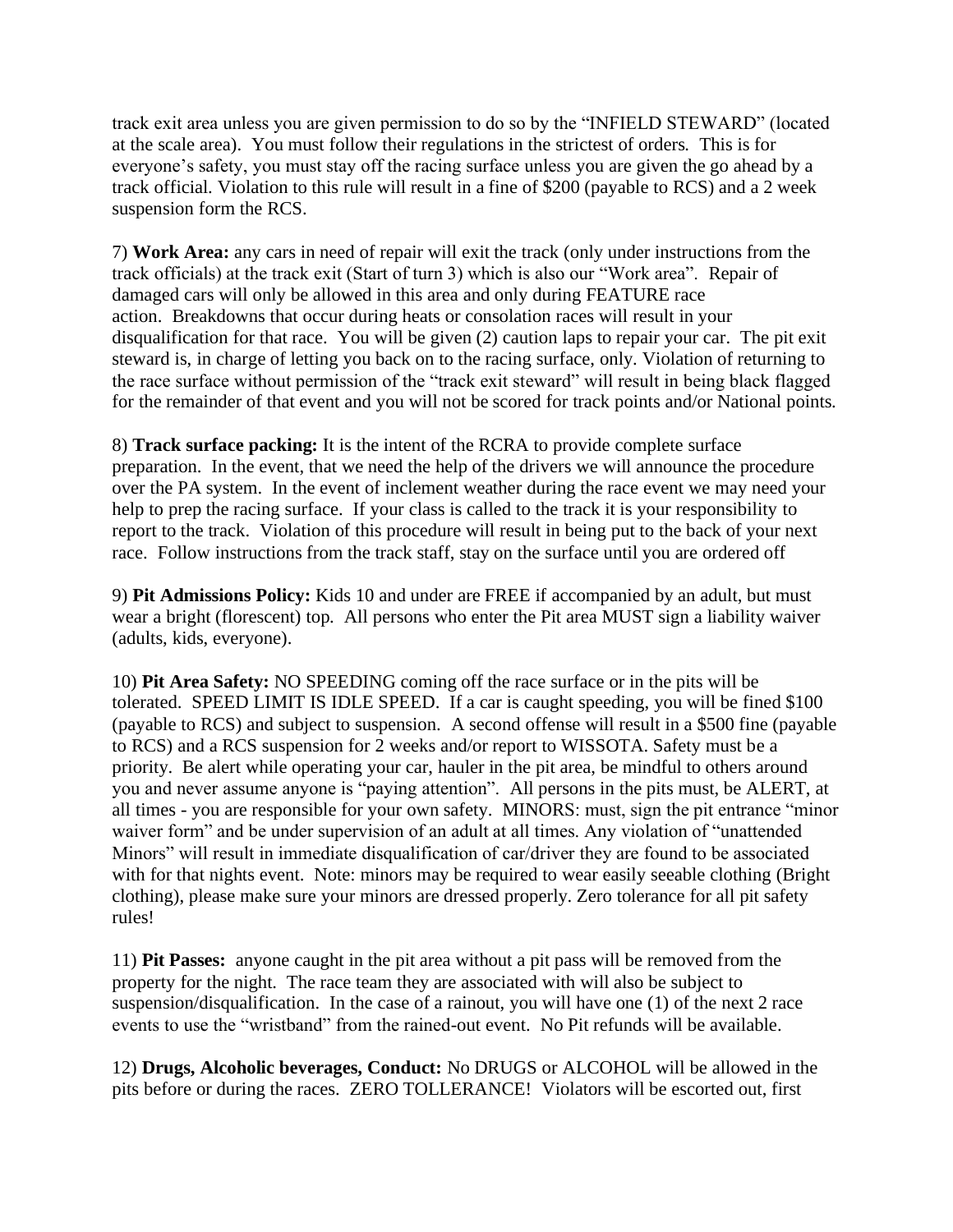offense: \$200 fine -Second offense: \$1,000 fine as well as no pay, refund or points for the night (7 days to pay RCS-suspended until paid). Drivers are responsible for their crew/guests/family and their actions. These actions by said person(s) will result in disqualification and additional penalties for the driver as well. A reward will be paid to anyone reporting this type of activity if found suspect is found guilty of violating this rule. (See Wissota Rule 1.11.3).

13) **Unsportsmanlike Conduct:** Anyone who is acting in a way in which is seen inappropriate by an official will be asked to leave and or dealt with properly. Drivers are responsible as previously stated for all members of their crew, family, etc in the pit area before, during and after the race event. Examples of conduct would include but not limited to verbal, physical and social media. Fines will be occurred by anyone who violates conduct rules (first offense-\$200 fine and second offense \$1,000 fine and suspension) (see Wissota rule 1.9).

14) **Pit vehicles:** the use of any **ATV**, **motorcycle, golf cart or any motorized vehicle** in the pits or grounds of RCS is prohibited. The RCRA reserves the right to provide "special usage" privileges, per vote of the acting RCRA board in the case of usage required due to injury, or special request. Note: anyone seeking special vehicle privileges must come before the RCRA board 30 days prior to date in question. Violation is \$200 fine.

15) **Complaints:** all complaints should be first directed to your CLASS REP, if they cannot give you an answer, they will bring it to the attention of the RACE DIRECTOR(S) (Mark Thomas and/or Johnny Johnson). At no time should you bring complaints to the Draw Window, Pit Concessions, Treasurer or approach any track official during the event. FAILURE to follow procedure will result in RCS fine (\$100) and /or disqualification and/or suspension. Stopping your car on the track to complain to an official will result in being put to the back of the field (for that race) and/or being BLACK FLAGGED.

16) **Protests-Teardown:** all protests must be in writing, signed by the driver (s) protesting. A fee of \$50 must accompany the written protest when turned in to the race director (only). This must be done immediately following your race. We will use the 24 hour rule when dealing with protests. Tear downs-as per the Wissota Rule.

17) **Camping**: Camping is not allowed on the Dunn County Rec Park grounds except when approved by the County Administration. The RCRA will announce dates that camping is allowed. No overnight camping is allowed inside the pits, except on those nights they are approved/scheduled (Punky). Stay tuned for updates on this procedure as we are still awaiting final word from the County regarding camping on the grounds of the Park.

18) **Closing-Lock up:** the main (only) pit gate will be locked at 12:00pm (midnight) SHARP! This is a mandated time with our contract with the County for using the facility. ZERO TOLLERANCE. All vehicles, race haulers and persons must vacate the pit area by 11:59 pm on race nights (unless advertised differently in advance of an event). Lights on the track surface will be shut-0ff as soon as the track officials have left the track area, pit lights will be turned off at 11:15pm each night of an event.

19) **Check (pay-off):** can be picked up at the draw window. Checks will not be mailed unless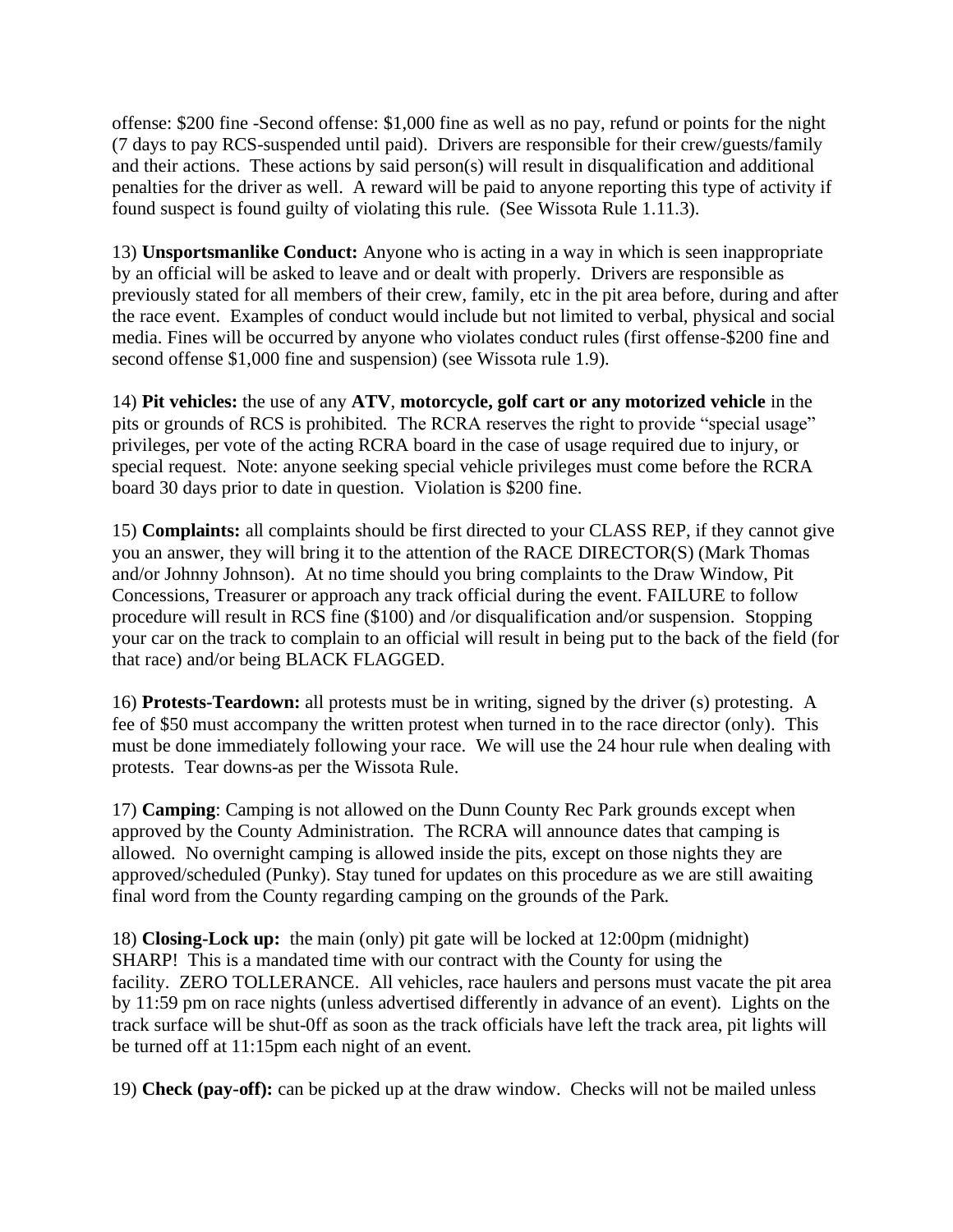you make arrangements prior to the event (especially for travelers).Checks will be held until the end of the season or until picked up. Listen to instructions from the draw window staff in regards to "timing" on when to pick up your check.

20) **Health Care Center:** as per required by our insurance carrier and Wissota we will have an Ambulance on sight for all race events. Anyone needing care should get the attention of a track official who will then get you to the Ambulance crew for attention. RCS is also located within a few blocks from the Hospital where we can get you care as well and as needed.

21) **Fans**: If it wasn't for the fans we wouldn't be here racing. Any driver, crew member, or track employee who is the instigator of abuse on a fan whether it's verbally or physical will be ejected from the property, fired and fined \$100 (payable to RCS). NO EXCEPTIONS! The RCRA supports any cause where we can promote the growth of our sport and we encourage you to do the same, thank you.

22) **Rain-out/Cancellation Policy:** Grandstand ticket policy, Tickets are good for the following two race events of equal or less ticket face value. No refunds will be made unless prior arrangements have been made/approved by RCRA board. Pit Ticketing- see "pit passes section #11" for policy.

23) **RCRA memo:** Red Cedar Speedway is an association (RCRA) governed entity. RCRA members are elected to promote and facilitate racing events at RCS. We are an association with board members and drivers reps that meet on a regular basis all year round. If you have concerns or ideas to improve our speedway, events, grounds, etc. please contact a drivers rep or RCRA board member and we will discuss it at our next possible opportunity. RCS is also mandated by the Dunn County Administration (owners of the property) to follow strict guidelines relating to many things one of which is a mandated curfew of 10:30pm. RCS can not start a race after 10:30pm and must be completely finished racing by 11:00pm weekly or will be found in "BREACH" of our contract which could result in the elimination of racing for the remainder of the season. We appreciate your support and cooperation with running a "timely" show. Today's fans want a 3-hour show (max), so it is our goal to get as near that timing as possible. RCRA was recently awarded a 3 year contract at the RCS (2020, 2021, 2022 seasons), we are already in the process of working towards the "next contract" so your understanding, support and cooperation is/will be greatly appreciated.

**24) Insurance:** RCS is insured for liability issues and for Lease agreement terms. Each time you enter the pitside facility area you will be required to sign a "Waiver" releasing the RCS of responsibility due to injury/death. Wissota also has Insurance as part of its membership/licensing. You can inquire about additional insurance at the draw window.

# **TRACK ACCESS:**

No one is allowed on the racing surface or in the infield area (center of the track) unless you are participating at that time or summoned by a track official, or are a track official. All pit personnel must stay clear of the racing surface and behind the wall and other designated areas. This includes during cautions and/or accidents – you must stay away to allow safety crew to perform their duties. Absolutely NO ONE is allowed to approach track prep crew/officials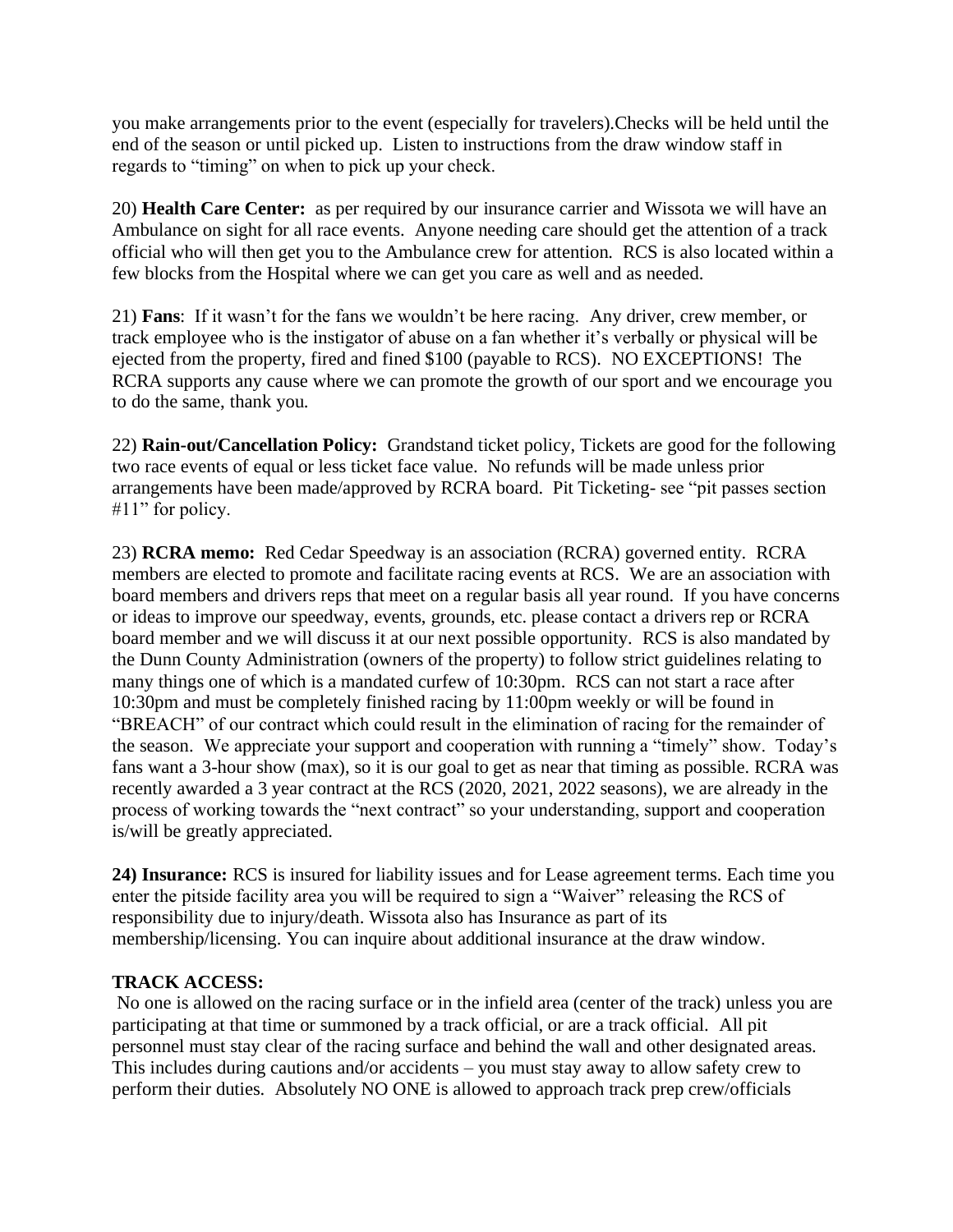unless summoned by a track official for your help and/or advice.

1**)Infield Tech Area**: Only 2 persons (above the age of 16) will be allowed into the tech area, representing cars that are directed into the tech area following FEATURE event only. You must wait to be sent across the track by the pit steward before crossing the racing surface from the pit area into the infield of the speedway.

2) **Tech Area Conduct**: The Driver (in the tech area) is responsible for all actions of person(s) while in the tech area. The Tech staff has all control of the tech area, their word is final.

3) **Leaving the Tech Area:** No one will be allowed across the track into the infield for any reason except if representing a car that has been sent to the tech area (must follow rule #1). No one will be allowed to go into the infield in search of parts that may have come off a car during racing action.

A) we will be bring PARTS that have fallen (or been knocked off) any race car during racing action. We will have a "Parts Lost and Found" area designated in the "work area" (which will be at the track exit in the pit area side of the racing surface). As time allows, we will bring items to that area for you to claim.

B) RCS, and its officials, are not held liable for any parts that are lost while on the racing surface.

C) Absolutely NO person(s) will be allowed to ride on or in any race vehicle from the tech area across the track into the pits. No-one, is allowed to ride on or in any race vehicle anywhere on the RCS property.

D) After your car has been cleared from the Tech area, driver and crew must leave the infield area.

4) **Safety Fencing:** any persons caught altering the safety fencing located between the track surface and spectator area, for any reasons, will be escorted off the property immediately.

5) **Infield Tech Area /Race surface Track Access Violation Action(s)**: Any person(s) that violate any of the RCS rule infractions will be deemed "disqualified" (for safety reasons) which will result in loss of track points and that evenings pay earnings as the result of your finish. You may also be subject to further penalty as deemed necessary by the RCRA board of directors.

# **RACE EVENT PROCEDURES**

The following Rules, Regulations and Procedures are designed to provide for the orderly conduct of Racing Events and to establish minimum acceptable requirements for such events. These Rules, regulations and procedures shall govern the condition of the speedway events and by participating in these events, all speedway competitors are deemed responsible for and in compliance with these rules, regulations and procedures. No express or implied warranty of safety shall result from publication of, or compliance with these rules, regulations and procedures. They are intended as a guide for the conduct of the sport (Dirt track racing) at Red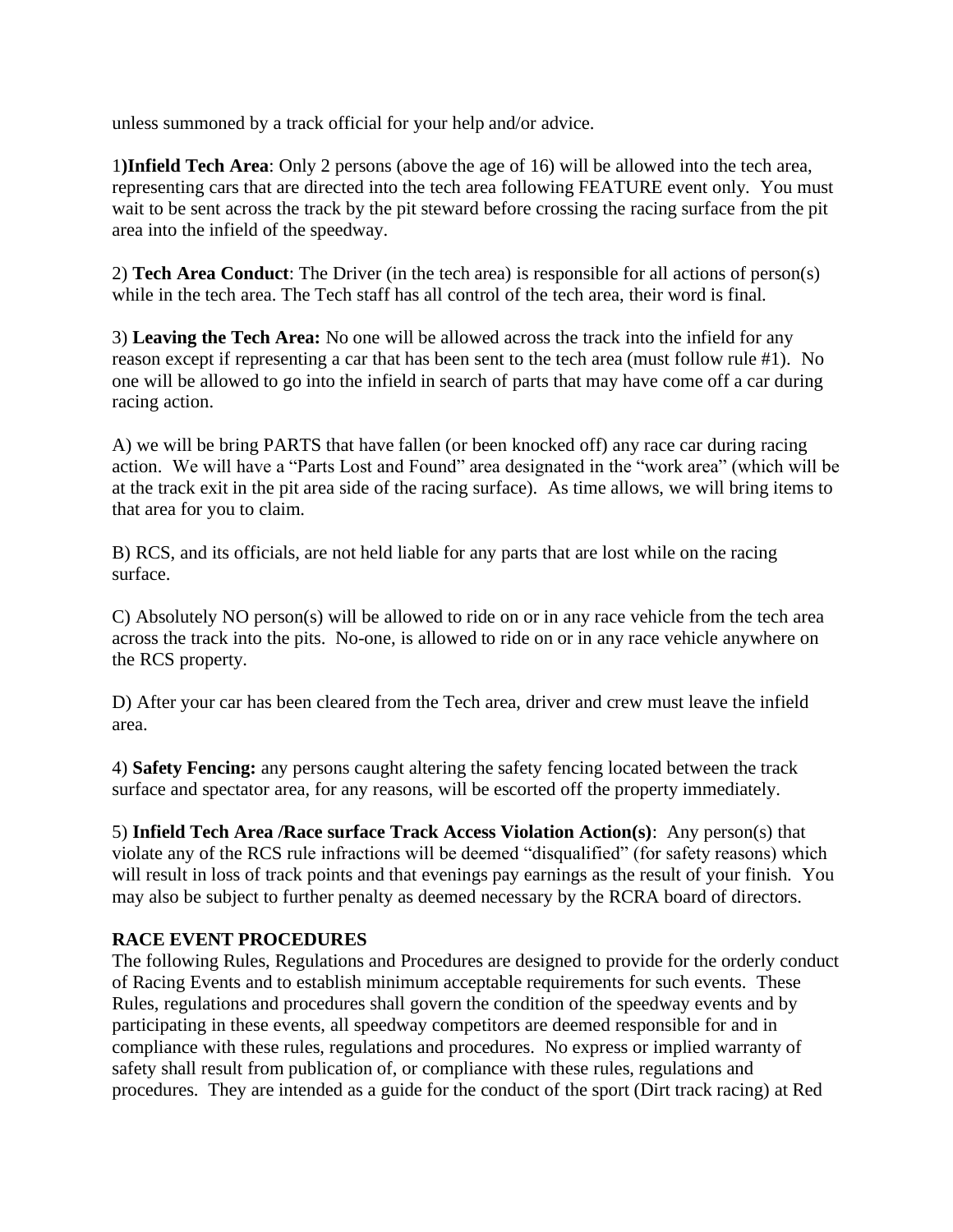Cedar Speedway and are in no way a guarantee against death to participants, spectators or others. 1)**Drivers arrival:** see "Race Event Rules and Regulations section" concerning policy, in regards to Draw, pit rules, payment, pit behavior, etc.

2) **Pit Parking:** RCS does have "Reserved pit Stalls". If you are in question on where to park your hauler please see the staff at the draw window and they will direct you to the person who can help you. If you are parked in a "reserved" stall you may be subjected to having to move. Reserved pit stalls are marked to help you out. We still have "Pit stalls" that can be purchased for reserving your spot.

3) **Garbage Disposal:** you are responsible to take all items that you brought with. Absolutely no leaving tires, metal, plastic, clothing, sewage, etc at the facility. ZERO TOLLERANCE! We also ask that you clean up your pit stall prior to leaving, pick up items on the ground and put them in the nearest garbage barrel. If you leave your pit stall full of garbage you will be subject to a fine and or loss of your pit stall for the remainder of the year. We would appreciate your help and cooperation with this as our track is located within the city limits and it affects our image within the community, thank you.

4) **Race Complaints**: see Complaints procedure as listed in the Race events, Rules and regulations section.

5) **Young Drivers:** Any persons wishing to race and are under the age of 16 Must go through a mandatory orientation meeting with RCRA board members and be signed off by RCRA board before being allowed to race at RCS. As a Wissota ember track the RCS will adhere to age of driver rules as well. The meeting will consist of the following persons: legal guardian (at least one person), Track President and Vice President, Class driver rep and the Flagman. Please, plan ahead by contacting the track to set up a meeting.

6) **Safety Equipment:** All competitors are required to have acceptable (Wissota compliant) safety equipment installed, worn, adjusted properly and in good working condition, at all times. This includes fire-retardant driver's suit, fire-retardant gloves, a working window net, SAE-approved helmet and a head/neck restraint system is suggested (however not mandatory). Any safety item deemed by track officials to be installed incorrectly, too old or worn and/or not in an acceptable condition may cause the driver to be disqualified at any time. Also suggested that you see "Wissota safety rule mandates".

7) **Raceivers: MANDATORY FOR ALL CLASSES.** A limited number, of raceivers are available at the track to rent (first come basis). Competitors are responsible for making sure their receiver is functioning properly, RCS reserves the right to disqualify a driver for not having a working receiver. If you are found to not have a receiver at all while on the track at any time you will be disqualified, NO POINTS-NO PAY-ZERO TOLLERENCE. We recommend that you have extra batteries available at all times. Raceivers are for race communications between the driver and the race officials only. Any person(s) caught communicating will loose all track points and pay for that event and track points up to that point, and a \$500 fine payable to RCS. If any other communication device is found in the car other than a receiver you will be disqualified, NO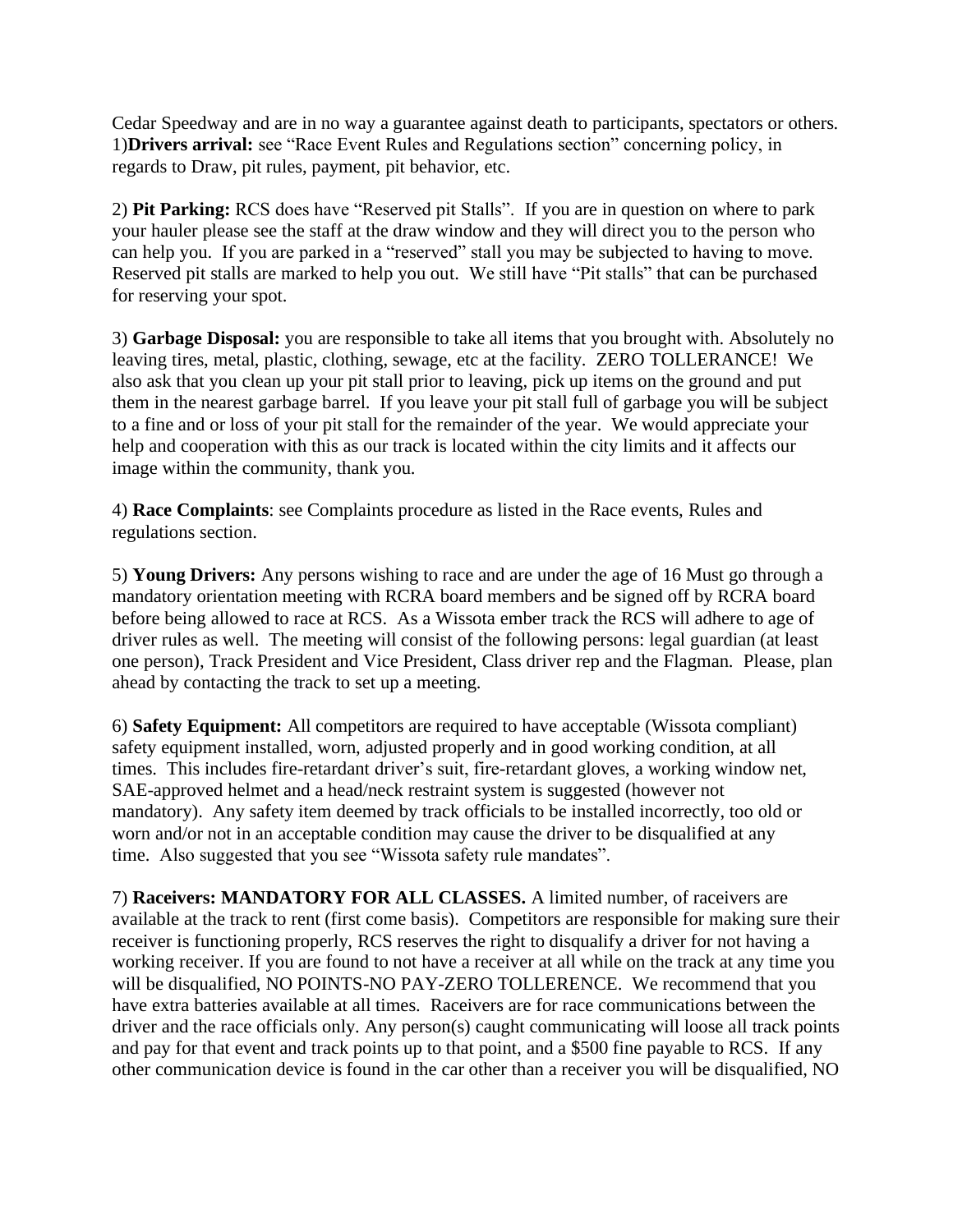POINTS-NO PAY-ZERO TOLERANCE! Use of the raceivers is also mandatory any time you are on the racing surface (hot laps, packing, racing).

8) **Scoring:** the RCS does **NOT** have electronic scoring-TRANSPONDERS at this time. We use "lap counters" who are positioned in our scoring tower for scoring purposes.

9) **Flagman:** All drivers must follow the flagman instructions. The flagman will use the flags and has access to verbally communicate through the receiver system with drivers at all times. Pay attention both visually and through the receiver system for instructions while on the track. The flagman decision(s) are FINAL! Failure to follow instructions or line up in a professional manner during cautions (yellow or Red) situations, prior to starts/re-starts and at the conclusion of your event can result in being docked pay, disqualified and/or suspended.

10) **Car inspection:** Any RCS reserves the right to inspect any car at any time while on the property. Our focus is to provide a safe event for all competitors. If a car or driver is found to be illegal prior to a race they must correct the infraction prior to racing in the next event The track Tech will make the final decision on the status of your participation in the event based off safety for all involved. Expect random visits from Tech officials, track staff throughout the season. It is your responsibility to provide access to all safety gear, equipment. If your car/gear is found "unsafe" you will be disqualified from the event and must show proof of "complying" and "passing" inspection before you will be allowed to race at the next event. ZERO TOLLARANCE. (if you can fix the issue in a satisfactory way and have your car deemed ok prior to your race you will be allowed to race in that event).

11) **Rough Driving:** Rough driving will not be tolerated. Rough driving under green flag conditions will not be tolerated and drivers will be sent to the tail of the field, or black flagged, disqualified, fined and/or suspended for anything deemed unsportsmanlike. You will be disqualified if you choose to run into someone under caution or after a checkered flag.

12) **Unsportsmanlike Conduct:** Poor sportsmanship of any kind will not be tolerated. This includes going into another drivers pit area after an incident on the track. Penalties or disqualification will result if you go into another pit area or cause any problems. You will not abuse any track official, or you will be ejected and suspended for the length of time that the RCRA board decides. Drivers are/will be held responsible for the conduct of pit crew, friends, family and/or any persons associated with your pit area.

13) **Push-Starts:** if you are in need of a "push-start" send a team member to the TRACK STAGGING DIRECTOR and ask for them to call a tow truck to your pit area. However, we will not wait for you to get to the track so "ask for a push" within the allotted time you are instructed to report to the staging area. If you need a push start while on the track you will be given 1 lap to get your car started or then be sent to the pits. After 2 push starts in any race you will be sent to the pits for that race and scored accordingly.

14) **Flat tire/Broken Suspension/unsafe body parts:** A competitor may continue with a flat tire or broken suspension part until a yellow comes out unless a track official feels they are putting themselves or others in a dangerous or potentially dangerous position, they must be able to keep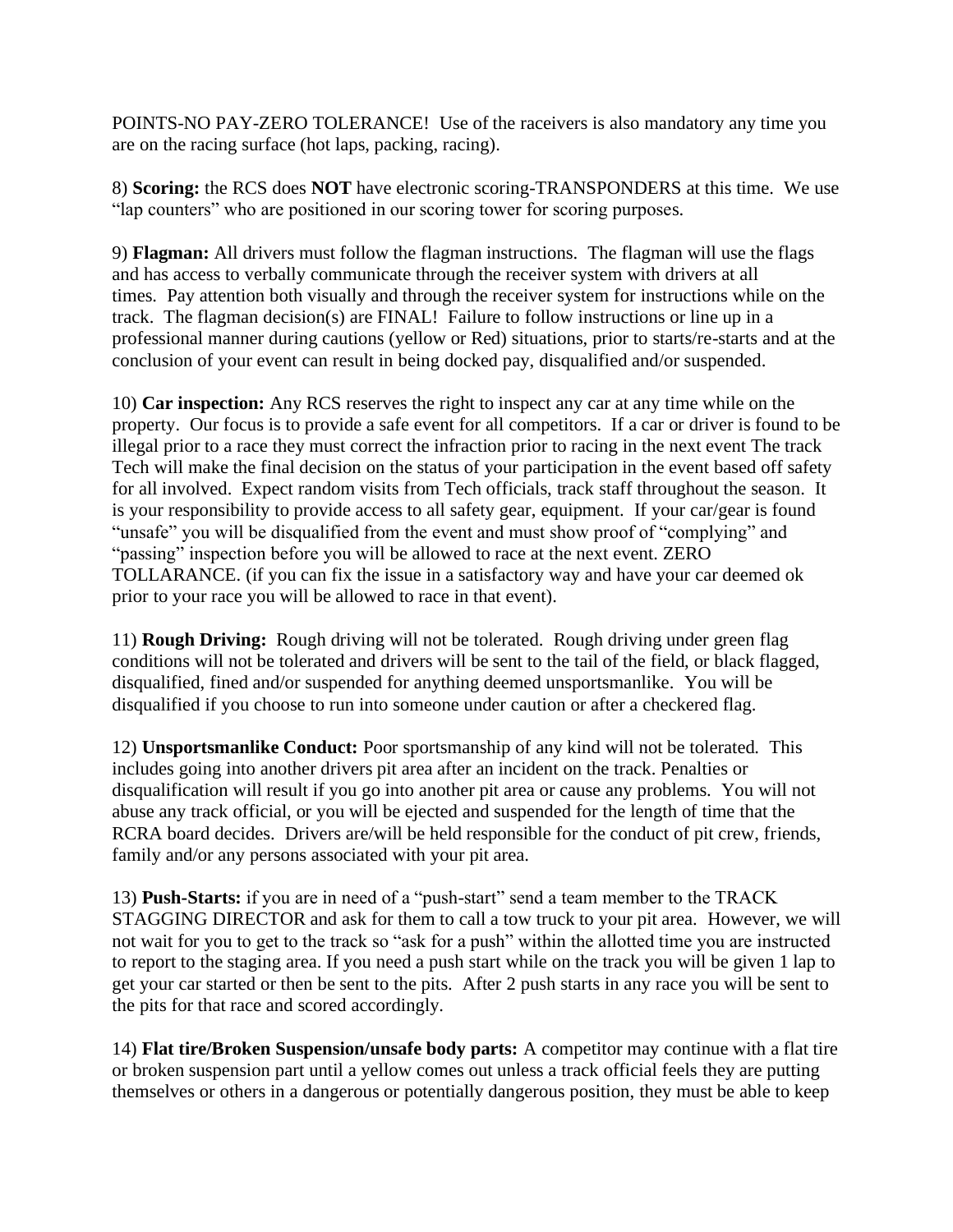up to the field. (for safety reasons) any material(s) in which an official feels can or may cause damage or injury will result in a black flag but driver will be scored and paid for the last running position on the track at the time the black flag is thrown. (door panels or bumpers falling off, broken A-frames etc). All decisions by RCS track officials are final, this is for safety.

15) **Mufflers/weights:** Mufflers and weights must be secured properly (within Wissota mandated rules) to the car. Any car that loses any weight or muffler will be black flagged and disqualified from that race and will not be allowed in the next possible race until the violation has been inspected by the Tech staff. RCS will enforce the mandated Wissota muffler rule to its fullest extent, meaning your car must have proper (as per rule) mufflers installed. Any competitor found with out proper muffler system installed will be disqualified-No Points-No Pay-Zero Tolerance! (one of the main issues with future contract renewal ability between the RCRA and Dunn County will be our ability to maintain the County mandated decibel range). We will be very strict with this rule!

16) **Work Area:** RCS work area is located just off the racing surface at the track exit which is located at the start of turn 3. They track exit stewart will be fully in charge of a car returning to the track, you must follow their instructions. If you violate this rule you will be black flagged and paid for the last position currently on the track. Zero Tolerance! (safety reasons).

17) **On-Track Accident Policy:** In the event there is an on-track accident absolutely no-one outside of safety crew, is allowed, to be at the scene of the incident until deemed safe by a track employee. No one is allowed on the racing surface at any time. The safety crew is in COMPLETE CHARGE of all accident situations. Drivers, track staff and others must follow directions given by the safety crew. No drivers are allowed out of their cars unless they are instructed by track personnel/safety crew. Any driver that exits their car is deemed "out" of the remainder of that race. Zero Tolerance!

18) **Multiple cars:** If you race multiple cars and your races are back to back you are to bring your 2nd (second) car into the track infield at the same time you enter the track for your scheduled race. You must enter the track through the staging area only and MUST enter with both cars at the same time. Your second car should go immediately to the infield tech area and be parked. If you pull off early in the first race you must go directly to the other car and get prepared to race in your next event. One (1) person **ONLY** is allowed with the second car. After your first race is complete you will be given 3 minutes to get into your second car, be prepared!

19) **Driver and/or Car changes:** Must be reported to head scorer/draw staff prior to that race. Driver must start scratch for that event. If not reported, driver and car will be disqualified for the remainder of that nights event(s).

20) **Tech:** if a car or driver is found to be illegal after a race the driver and will be disqualified and will be awarded ZERO points and ZERO pay. Top 5 cars must report to the Tech area immediately after crossing the scale following feature event(s). note; at any time the Tech Crew can order a car to the Tech area for further inspection. Failure to report to Tech area will result in disqualification and ZERO points and ZERO pay awarded. Absolutely NO (zero) tolerance will be given for any unsportsmanlike conduct in the Tech area and will result in disqualification.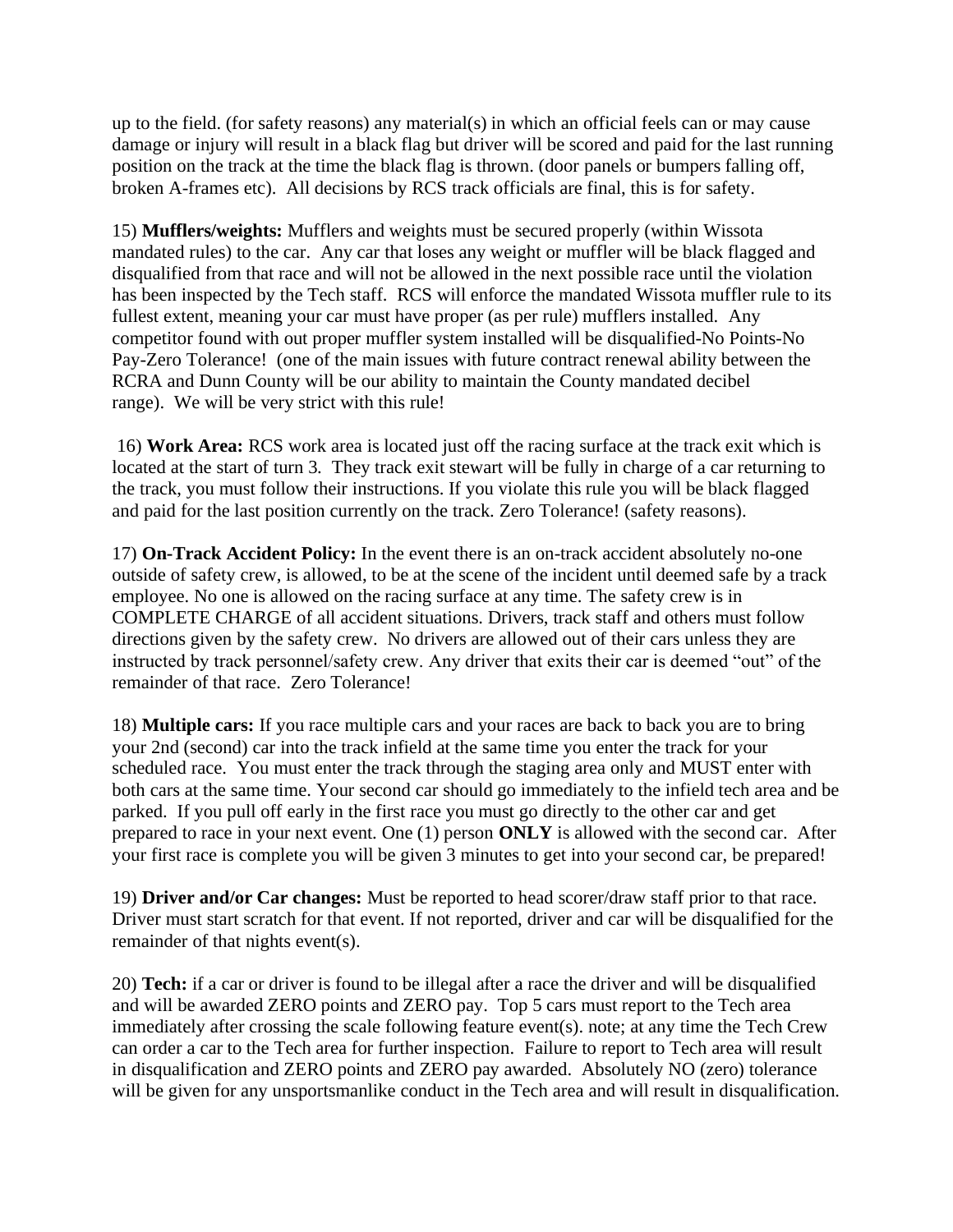Illegal parts will be confiscated and become property of RCS and/or Wissota. Both RCS and/or Wissota reserve the right to impose a fine for the infraction which must be paid prior to racing next event at RCS.

21) **Videotapes:** videotapes at RCS are not official.

22) **Line-up Procedures:** (see staging section for staging rule) remember we have ZERO tolerance concerning staging. The RCS operates under a very strict mandating curfew policy. Getting the event started on time is critical to staying "on time". Delaying the start of a race will result in being sent to the tail of the field or being black flagged. A "draw" will be used to set the heat races, the Wissota points system will be used to set the feature races (unless announced that we will use a different format as per Wissota tolerance). **Heat races/B-features;** when you leave the staging area you should go directly to the front stretch (under the flagman stand) and stop in position of starting spot (lined up ready to go green) and listen for instructions through your raceiver. Our goal is that when you will leave lined up we will go "GREEN" coming off of turn 4 (no parade/get lined up laps). **Feature**s; when you race is called to the "track" you should enter and go immediately to the backstretch and get lined up in race order behind the pace car. Again, instructions will be given through your raceiver on when to began rolling and you are to stay "behind the pace car" until the pace care exits the track. Our goal is that the pace car will take you through turns 3 and 4 , down the front stretch and then exit off turn 2 with the race going "GREEN" coming off of turn 4. Anyone not following this format will be sent to the tail of the field and/or black flagged form that event. If a car/driver miss their heat race they will be placed in the back of the next race (B-feature or Feature). If a car missed the call for their race the line-up will be adjusted by crisscrossing the field accordingly.

23) **Spin Rules:** when/if you are CHARGED with a 2nd (second) caution (for the race you are in) you will be "BLACK FLAGGED" and sent to the pits in any race you are entered in (Heat, B-Feature, Feature). If you "spin out" you are encouraged to "get going" again and finish the race without bringing out a caution.

24) **Race time limits:** the RCS will adhere to RCRA board mandated time limits as follows for race events for all classes. Heats: 6 min, B-Features: 8 min and Features: 10 min. In the event of lengthy cautions, the white flag will be displayed after the time limit has expired. Please keep in mind that the RCRA does not wish to eliminate/cut laps but present a more professional show due to the 10:30 mandated curfew. We are committed to run a "full" race event. Your cooperation will help immensely.

25) **Caution Rules:** Immediately upon a caution "listen carefully" to instructions through your raceiver and follow them closely, swiftly and safely. Yellow flag: stop on the front stretch and wait until instructions are given. Red flag: stop immediately and stay stopped and await instructions through raceiver. All drivers are to remain in their car unless instructed by a track official. If you are the reason for the caution you will be put to the tail of the field. Absolutely no stopping on the track to "discuss" with any track employee. Violators will not be allowed to continue (black flagged). If you end up in the infield "by your own doing" the race will stay "green" unless you are in a dangerous position to either yourself, track crew or competitors, you are under NO circumstances allowed to reenter the race from the infield. Zero Tolerance! If, you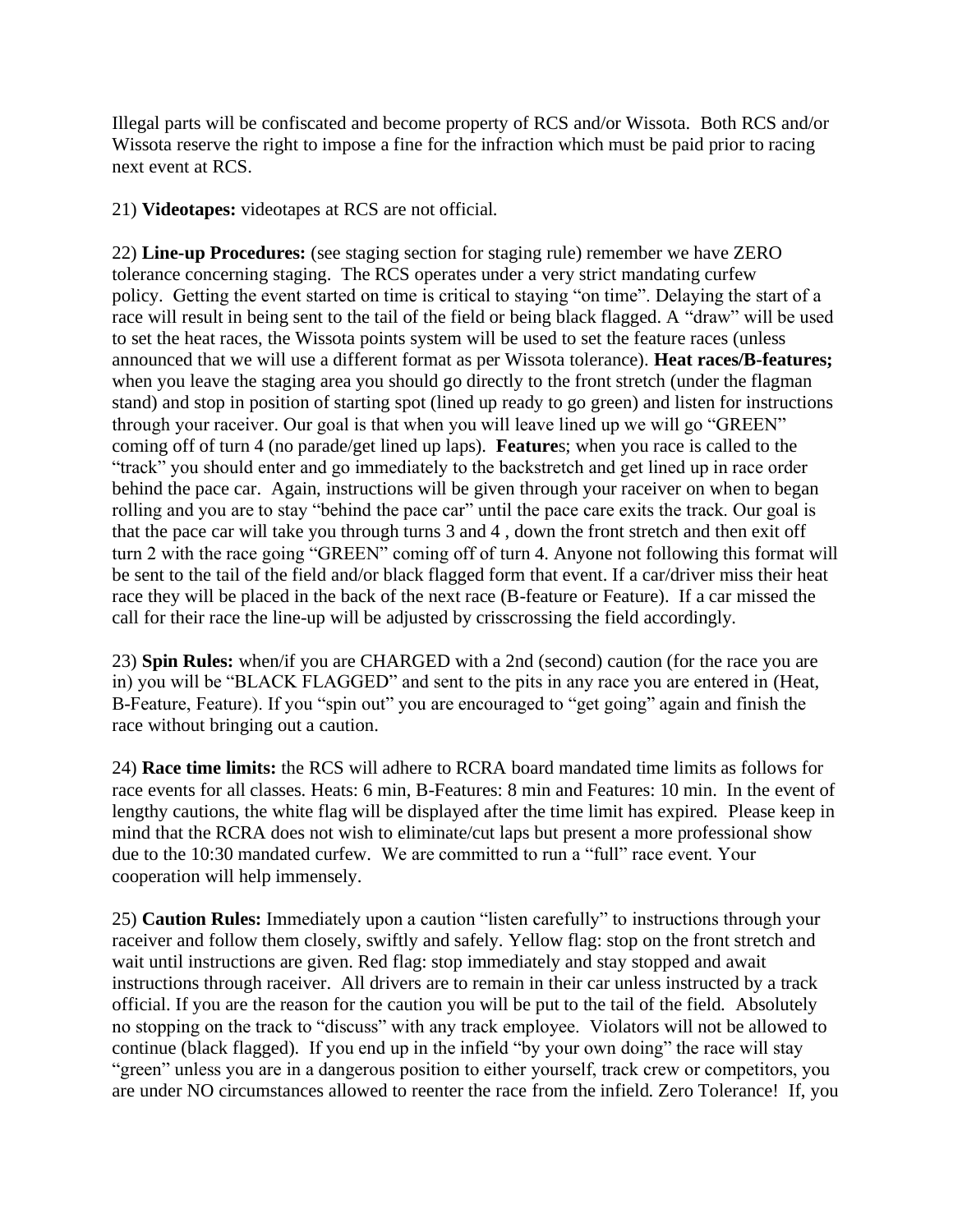are "spun" into the infield the caution will fly and you will be given your spot back. If, you are the leader of the race and get "spun" or get "collected" in an accident, you will get your spot back. If you cause the caution you will not get your spot back. RCS officials retains the right to disallow a competitor to continue if it is felt the caution was intentional. **Note:** adjustments will be made to "special race events" held at the Speedway.

26) **Caution Procedures:** following the third caution in your race the field will be lined up in "single file" fashion. We will use the Delaware style re-start after the first and second caution, then single file for any cautions after that. **3 CAUTION RULE:**following the 3rd (third) caution in a Heat or B-Feature race the race length will be decreased to Green/White/Checkered finish. **5 CAUTION RULE:** will apply to all Feature events. At the time a 5th caution flies 5 laps will be deducted, if there is less than 5 laps remaining the race will restart and finish with a green/white/checkered. **EXCEPTIONS:** if the field does not take a "clean" green flag on a start and/or restart and a yellow comes out the yellow will not apply to the caution limit. Debris, safety, and weather cautions will not apply to caution limits. **SPECIAL EVENTS**: caution limitations will be altered for special event races, for the class, that is featured during that event.

27) **Scaling:** the following number of cars must report to the scales following the checkered flag; Heats-Top 3, B-Features-Top 5 and Features Top 5. Failure to report to the scale will result in disqualification from that race and you will be scored as finishing "last" in that race. Absolutely no one outside of Track officials, scale employees, Tech staff are allowed in the scale area, violation will result in disqualification. **FEATURE RACE WINNER**-after you have scaled, report immediately to "Victory Lane", from victory lane you will proceed directly to the Tech area. **SCALE LOCATION**-RCS scales are located, in the infield, along the back stretch, directly across the from the track exit. Upon completion of your race (after the "Checkered flag") exit the track, onto the scale road, as you come off of turn 2 (no post-race cool down laps allowed).

28) **Flag Meanings:** the following is a brief description of what each flag indicates in the sport of dirt track racing. **Green**-GO, **Red**-STOP, **Yellow**-SLOW DOWN, **White**-1 (one) Lap remaining, Checkered-FINISH OF RACE, **Black**-EXIT THE TRACK you have been disqualified, **Blue/Yellow**-MOVE OVER (if you see this flag you should remain in the same line you are in and allow the passing cars to pass at the current rate they are going, around you, DO NOT change lanes or move up or down on the race surface), **Crossed Flags**-HALF WAY THROUGH THE RACE, **2 flags**-2 TO GO, **Yellow/Checkered Together**-Race has been completed under the yellow flag.

29) **Starts, Re-Starts, Finishing:** All races have time limits! There will be no free laps (delaying the start of the race). The front two cars are to set a nice/even pace down the backstretch, everyone is to stay side-by-side and nose-to-tail. There are two cones with the first one placed just past the apex of turn 3 and 4 and the other at the exit of turn 4. This is called the *"FIRE ZONE".* The POLESITTER has the right to fire/start at any time **while in the** *"Fire Zone".* If the polesitter does not fire/start by the second cone the flagman will automatically start the race. Any car that "pulls out" and passes or gets alongside another car will be docked 2 positions (for the first infraction) at the pay/draw window or at the first yellow flag of that race. A second offense will result in being black flagged and you will be scored last for that race. Flagman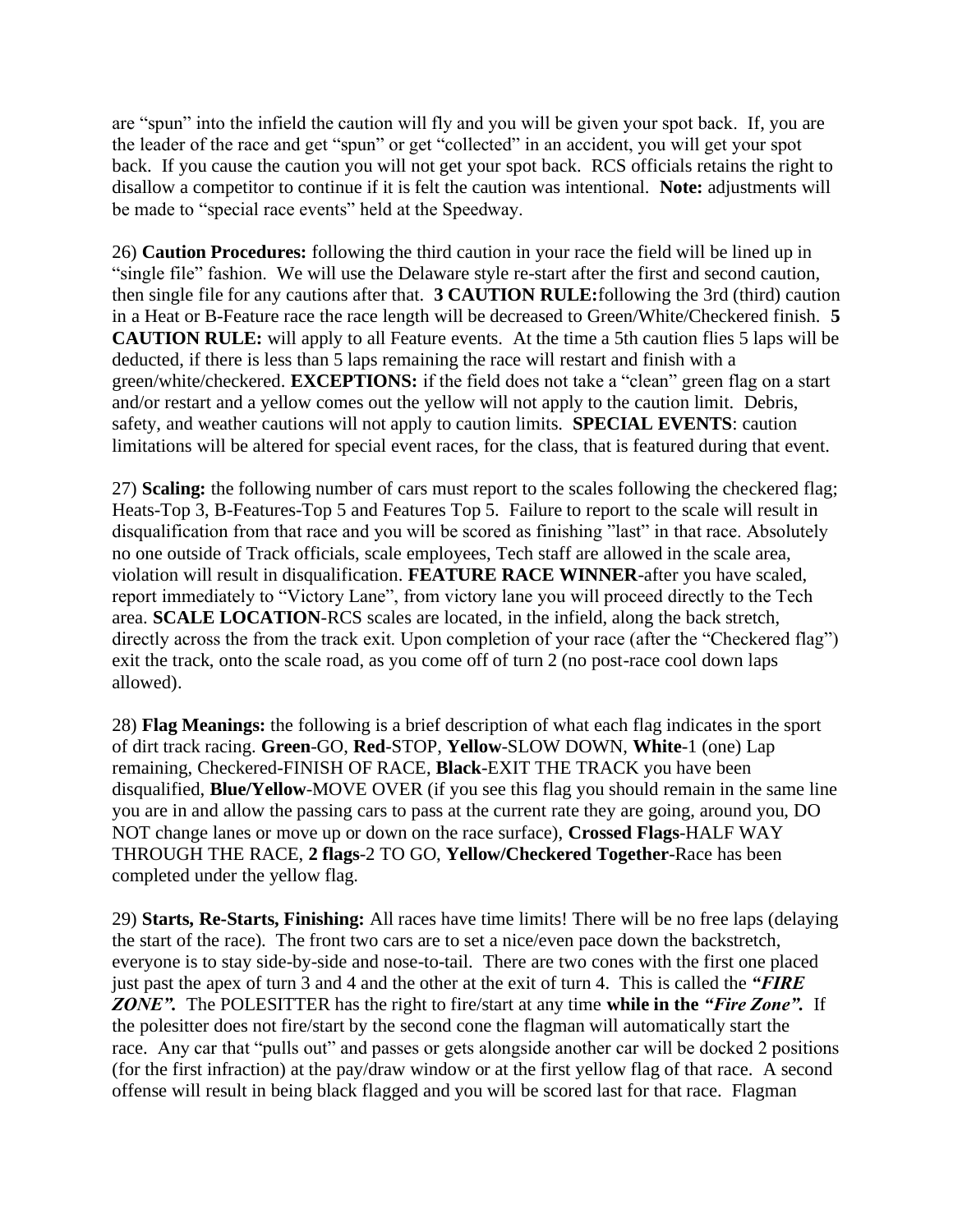reserves the right to call for a complete re-start. Brake checking will result in being docked 2 positions for that race, the second offense will result in being black flagged. Wagging your car (or warming up your tires) must cease by the time you are directly across from the flagman (half way down the back stretch). **Re-Starts:** you will be instructed through the raceiver, listen and react quickly to get into correct position. All "original" start rules will apply to re-starts. Delaware style will be used as previously noted within this document. **Finishing:** when finishing under green flag conditions you are encouraged to slow down in a safe manner, no brake checking at the finish line, carry your speed into turn 1 and then allow your car to "roll" while you are off the gas pedal.

30) **Pace Car:** will only be used for feature race events. Passing (unless instructed to do so through raceiver communication) or running into the pace car will result in immediate disqualification. When the pace car exits the track the green flag will be displayed when the lead cars meet the required *"Fire Zone"* rules.

#### **2020 RED CEDAR SPEEDWAY Weekly Race Event Order/lap assignments/timing**

The following is race event information based on our weekly shows. Race night event information will be posted at the "draw window" weekly (please be sure to check for any changes/alterations). In order to get our race event in we need your cooperation in lining up, IMMEDIATELY, in the "staging area" as the race preceding yours, and/or, as announced/called through the pit PA system. It is your responsibility to report immediately, failure to do so could result in you "missing" your race, we will not wait. Follow the directions of the "Staging Area Director" as to when you can enter the track (see the stop and go lights). Line up immediately when you get on the track (see information regarding heats and features as they relate to lineups). Also, the officials at the RCS reserve the right to alter any scheduled race within the nights program due to inclement weather or curfew issues.

| <b>HEAT RACES</b>           | (ORDER, # OF LAPS, TIMING) |                       |                                  |
|-----------------------------|----------------------------|-----------------------|----------------------------------|
| <b>CLASS</b>                | LAP#                       | <b>TIME ALLOTMENT</b> |                                  |
| <b>Street Stocks</b>        | 8                          | 6 min                 |                                  |
| <b>Midwest Mods</b>         | 8                          | 6 min                 |                                  |
| Hornets                     | 8                          | 6 min                 |                                  |
| <b>Super Stocks</b>         | 8                          | 6 min                 |                                  |
| Modifieds                   | 8                          | 6 min                 |                                  |
| Late Models                 | 8                          | 6 min                 |                                  |
| <b>B-FEATURES</b><br>Heats) | 10                         |                       | 8 MIN (will run in same order as |

**INTERMISSION/TRACK PREP** (as time permits)

| <b>FEATURES</b>      | (ORDER, # OF LAPS, TIMING) |                       |
|----------------------|----------------------------|-----------------------|
| <b>CLASS</b>         | LAP#                       | <b>TIME ALLOTMENT</b> |
| <b>Hornets</b>       | 10                         | 8 min                 |
| <b>Street Stocks</b> | 15                         | $10 \text{ min}$      |